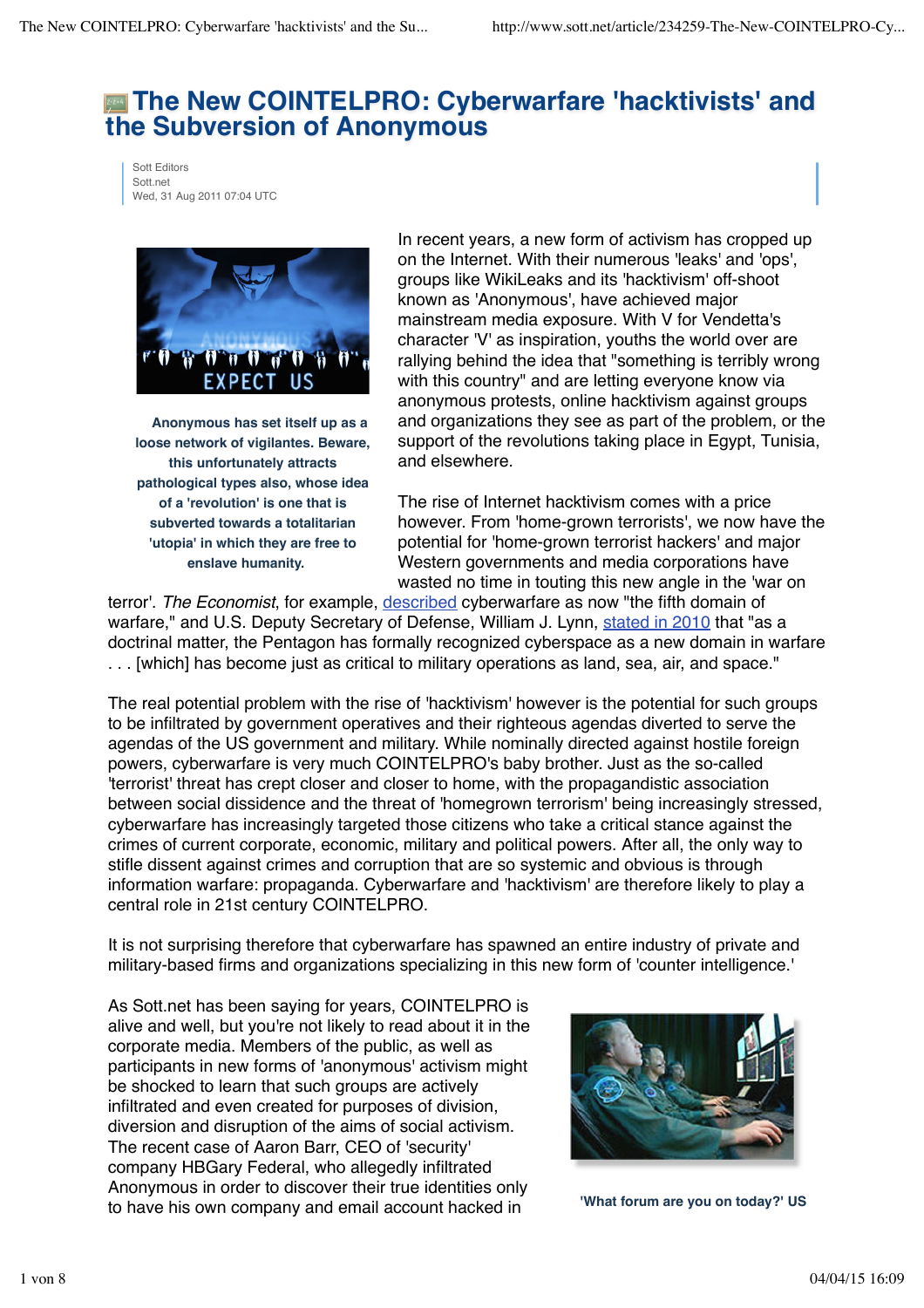retaliation by Anonymous, is a case in point.

#### **military 'cyber-warriors' at their stations, and all over the web.**

Sott.net has recently uncovered a similar operation, the

implications of which go far deeper than simple infiltration for the purpose of 'information gathering'. As we will show, employee(s) of a private 'firearms and security consulting company', Jedburgh Corporation, are responsible for creating and maintaining a popular 'Anonymous'-themed web forum, worldrevolt.net, the group behind the recent operations 'Onslaught' and 'Tennessee'. While their forum is currently 'down for maintenance' (curiously, it went offline while we were in the course of our investigation), you can still view their **Facebook** page, 'Operation Tennessee' page and a video for their recent 'Operation Onslaught' in Nashville. Here's their description, taken from their own Facebook pages:

"According to the official web site of the state of Tennessee, the nickname the Volunteer State comes from the record number of volunteers the state provided during both the War of 1812 and the Mexican War."

Its time that we the people of Tennessee stand together for our freedoms and our rights just like the heroes of our state did before us. We have had many of our rights, and freedoms taken away from us.

We will stand united as our brothers and sisters have before us to show our government that this is not a dictatorship but a democracy. Remember why we are called the Volunteer State.

## **The Background**

In fact, we never would've caught on if it wasn't for a curious chain of events. Those readers who have been following recent developments here on Sott.net will be aware that we have been subject to an ongoing campaign of defamation. This recently took a new and ominous turn with the emergence of an Anonymous-style YouTube video regurgitating the same, tired accusations against us, including a barely concealed death threat against the owners of Sott.net: "**Freedom and truth are bulletproof. You're not.**" The video is presented as a 'warning' to us that we will be "taken down" for "brainwashing gullible people", which is richly ironic given that we work tirelessly to expose cultic thinking and behaviour wherever we encounter it.

We strongly suspect that the person behind this threat is 'Jean' (a pseudonym), whose bizarre claims and cult accusations are detailed here. To quickly summarize, a French member of our forum, 'Marie' (another pseudonym) decided to leave Jean after years of abuse against her and her two children. Since that time, he has accused us of 'brainwashing' her and in 'retaliation' has posted endless amounts of defamation about us on the Internet. Jean's pathological inability to get over the fact that his girlfriend's decision had nothing to do with us and everything to do with his own abusive and deviant personality seemingly knows no bounds. Read also the recent email Jean wrote to Marie where he grandiosely threatens "epic fail in a few weeks." If Jean is behind this latest attack on our work, it doesn't look like he's having much effect. The video has received few views and isn't generating the kind of negative attention he wants.

The point of including what may seem as an unrelated issue is that this threatening video message "to the Cassiopaea Kult" has the Anonymous logo tacked onto it and is written and voiced in the same style as previous Anonymous messages. In fact, the text essentially adapts the Anonymous template message to include the very same bizarre claims being made against us by 'Jean', who thinks we ruined his perfect world where he had total control and dominance over three people and could terrorise and abuse them at will. The message ends with the Anonymous signature - "We are Anonymous. We are Legion. We do not forgive. We do not forget. Expect us!"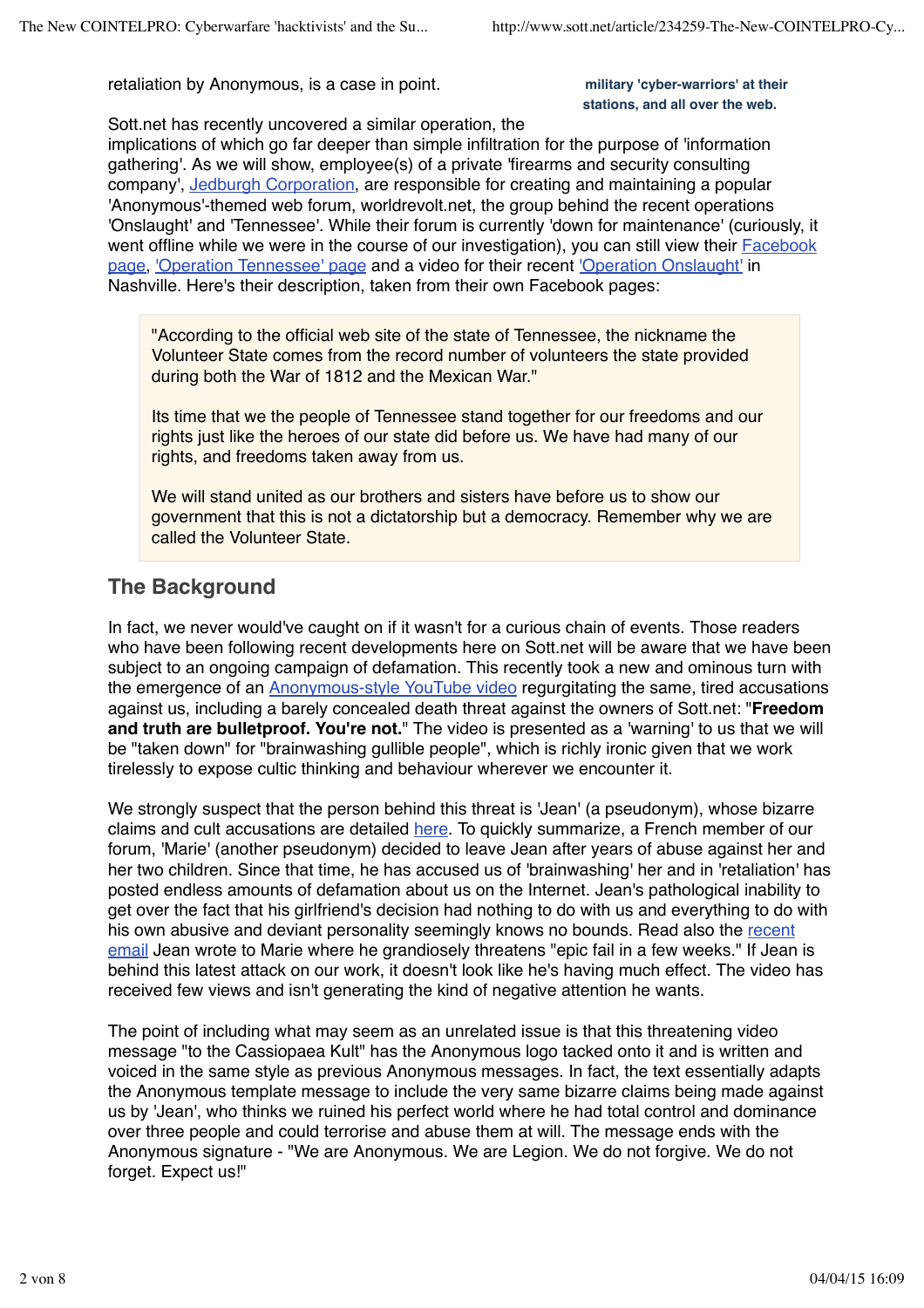It's pretty transparent what someone is trying to do here. It seems that Jean and whoever he hooked up with are trying to make 'Cassiopaea' synonymous with 'Scientology' in the Anonymous forums, which they hope will then spread. By using the Anonymous logo, video themes and messaging formats to equate us with Scientology, it's like someone is trying hard to make himself seem like he is 'in there' with Anonymous, thereby turning its members' attention on us. Anonymous has focused its attention on Scientology in the past, denouncing it as a dangerous cult (and rightly so). Around 5,000 people wearing 'V' Guy Fawkes masks turned out for protests in several capital cities. Jean and his circle of 'friends' seem to think they can turn the wider Anonymous community against us by screaming "CULT!"



**Sott.net banner image from its 'Spread the Word' campaign in November 2006. We love many of the ideas from the V for Vendetta movie, but we don't think people should embrace vigilantism, especially if it involves illegal actions, without coming to understand the true nature of the beast. If you're not strategic about it, you'll wind up getting hurt, hurting others and feeding the beast you think you're fighting against.**

In fact, Sott.net was ahead of the curve when it came to using the V for Vendetta themes to spread the word about corruption in high places. For several years in the mid 2000s, we ran campaigns every 5th of November to try and foster interest in spreading the truth about the elites' manipulations in general and 9/11 in particular. A look through our archives shows the V for Vendetta theme and our old campaign page. We don't wish to suggest that 'our' idea was stolen. We're actually quite impressed with the way Anonymous have taken the V for Vendetta themes to the next level and salute their ingenuity in reaching a wide audience of young people. Heck, if there is still hope for generating mass awareness of gross injustices, it lies in making younger generations aware of what's going on.

Here's the problem. In terms of readily defined groups or networks that are sufficiently coordinated to produce results that would better the world, Anonymous and LulzSec do not actually exist. Not in the age of cyberwarfare. Just as the Powers That Be know that 'al-Qaeda' is really a 'database' of patsies to be used and abused to create the fiction of the War on Terror, those getting involved with online anarchist movements should be aware that their actions, without specific knowledge of the realities of COINTELPRO and measures to safeguard against it, cannot really make the slightest dent on the psychopaths' plans for humanity. There is no

such thing as 'anonymity' on the Internet. Everybody leaves a data trail that leads straight back to their home PC. With loose associations like Anonymous, anyone remotely computer-savvy can sign up, don the team badges and proclaim to be doing their part for the 'cause', when in reality they are using the collective for their own ends.

Sott.net and our forum at Cassiopaea.org takes this into account. We've learned the hard way that anyone wishing to create any kind of real momentum towards effective change would need to screen for psychopathology by being aware of its carriers' ability to camouflage their real intentions. Otherwise, the laws of ponerology kick in and the group is soon co-opted by agents of the very totalitarian system they are supposed to be working against. If you, as a 'hacktivist', are a real thorn in their side, they could take you out in no time at all. Or, to take the path of least resistance, they could simply infiltrate your group and divert it in a direction of their choosing, fictionalizing the movement and promoting activities that run counter to the original aims and intentions. This is one of the reasons why Sott.net found Julian Assange's story so incredulous. I mean, roaming the planet and dishing the dirt on government secrets without being stopped, all from the laptop on your back? Please!

The bottom line for us is that we don't think hacking government and corporate websites will do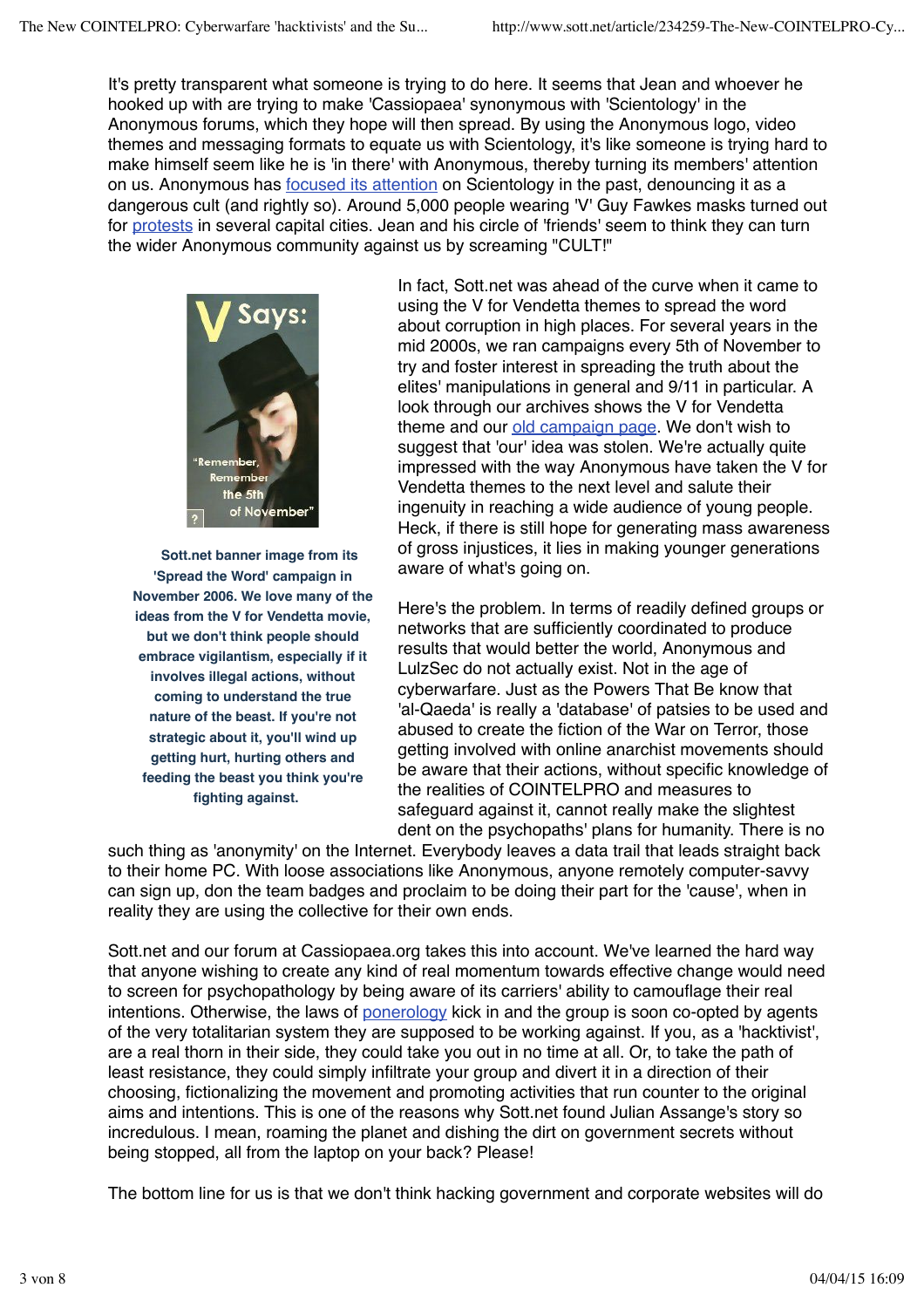anything other than strengthen the pathologicals' hold of the control system and result in naive teenagers getting arrested for things they were put up to by someone else. As to why teenagers would be allowed to go as far as they have done, we can only speculate. One thing that comes to mind is that the system permits attacks in order to implement tighter regulation of the Internet. And of course, the hacktivists attacks so far have been rather impotent overall.

We don't mean to disparage anyone taking this route. We understand the overwhelming urge to DO something as the clock ticks down. Anyone who does their part to expose psychopaths in power - even though they don't grasp the psychological reality of what they're up against - is courageous in our book. It's just that we've been looking at the situation closely for a while now and observations have led us to believe that the Powers That Be are the ultimate instigators of the 'revolutionary' fever sweeping the planet. At the very least, they hijack the rising feelings of outrage and revolutionary fervour for their own ends. This means that demonstrations of people power - be they out on the streets or in cyberspace - originate with, or are quickly co-opted by the overarching interests of our collective enemy. With that said, the potential impact of loosely defined and versatile groups like Anonymous remains open and retains the potential to spread awareness in a way the controllers have not foreseen. And for this we are thankful that Anonymous pokes away at the pressure points, especially the psychopaths' fear of exposure and the free exchange of information. Somebody's got to breathe down their necks.

That said, we highly doubt that Anonymous proper is a threat to us or anyone sincere in the alt.net community. We trust that genuine hacktivists would do their homework before jumping on board baseless accusations intended to sling as much mud at us as possible. However, we would like to draw Anonymous community members' attention to those who seek to use the Anonymous name, or members of Anonymous as a 'private army', to pursue personal vendettas and 'ops' hatched by private security contractors and experts in cyberwarfare. On that note...

## **Alex Berta, Jedburgh Corp, and WorldRevolt**

Seemingly in response to the above-mentioned video threat, a member of the WorldRevolt.net forum, 'Xaman', 'doxed' us, rehashing the absurd cult accusations and baldly asserting that we are in fact behind "What Is the Plan" (WITP), another Anonymous-styled activist forum. First of all, it is telling that one of the emails quoted in the dox - an internal guide for Sott.net editors could only have come from Jean himself, as it was among those acquired when he stole Marie's hard-drive. But more puzzling is the remark that we are in fact behind "What Is the Plan". This apparently comes from the fact that a member of our forum, "JakeSully", was a moderator of that forum. Needless to say, we are not responsible for where members of our forum spend their time, but the fact is, JakeSully was actively trying to push our material onto his forum members, against our wishes and without our knowledge (see discussion detailing the whole story here). Our philosophy is pretty simple. If you like our work, feel free to share it with others, but when it comes to presenting a guru-like air and pushing our work to people who are not interested, that's just not cool. We're not out to convince anyone. Anyways, WITP members 'doxed' JakeSully as a result of his postings and heavy handed attempts to 'convert' other members. Then WorldRevolt, in league with Jean, jumped on the bandwagon, attempting to link *us* with WITP.

This is where things get interesting. When the defamatory material concerning us was posted on WorldRevolt.net, we did some checking. It turns out the site is owned by a man named Alex Berta who just happens to work for Jedburgh Corp, a US Government Contractor founded by two former Green Berets with extensive experience in killing brown people in 'far-off lands'. Jedburgh Corp then is a mercenary company that, when not engaging in US-government-sponsored terrorist activities around the world, is teaching local 'gun scott Watson and John Morris -

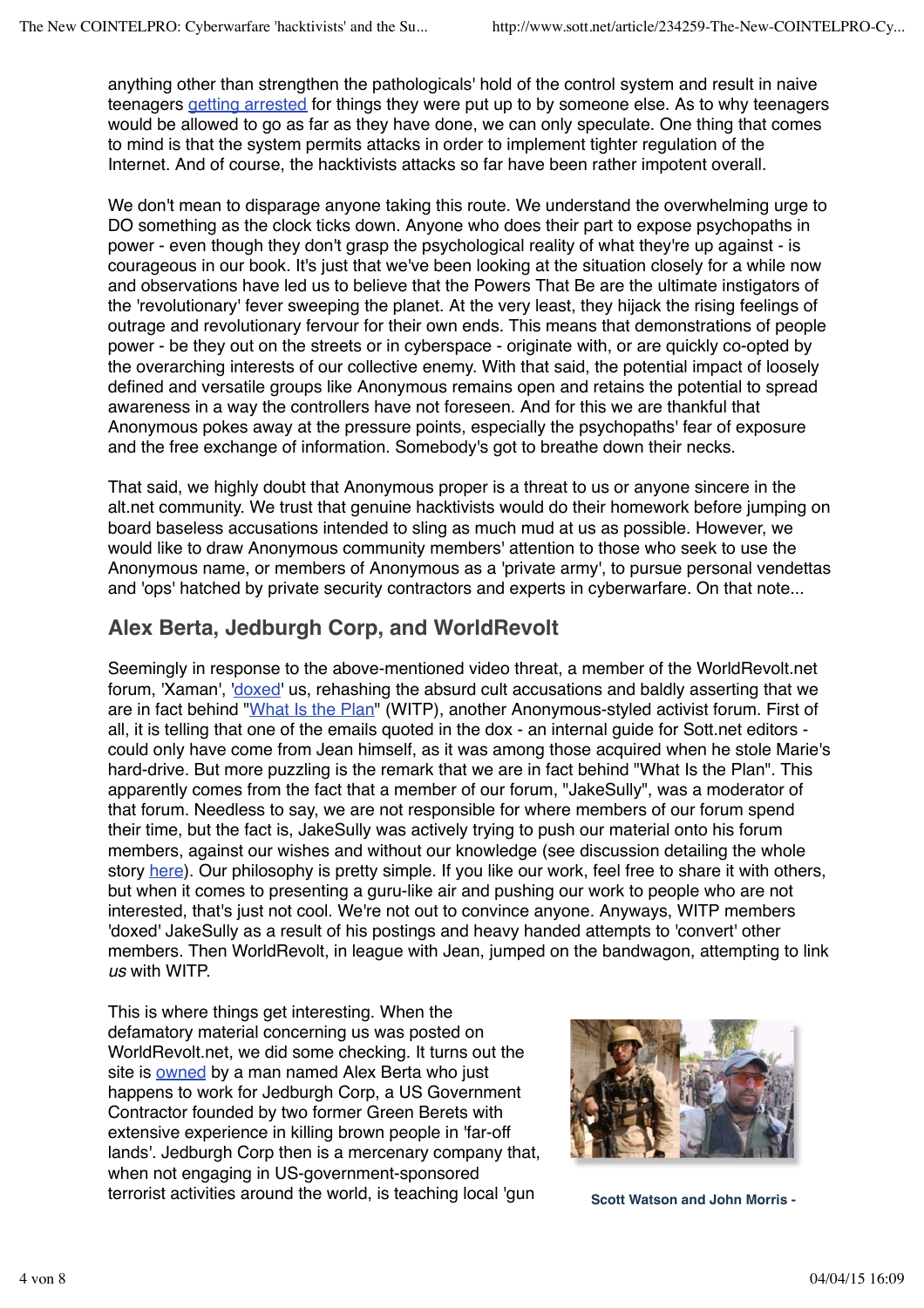nuts' in the USA how to get aggressive with their personal firearms.

**founders of Jedburgh Corp**

At Jedburg, Alex Berta is in charge of their "Cyber Warfare" division. Below is a short chronology of some of the information we have uncovered (you can read the full report HERE. And check THIS too), clearly showing that Berta/WorldRevolt.net are actually creating the kind of protests Jedburgh Corp. teaches US state security and corporate personnel how to suppress. Can we say *agents provocateur*? Or is he just trying to drum up some business for himself and his employers?

**Alex Berta, "IT Specialist at the Jedburgh Corp"** - In 2008 Alex Berta states he is an "IT Specialist at the Jedburgh Corp" (original URL).

**Alex Berta, "Technology/Identity Theft Specialist" for the Jedburgh Corp.** - May 22, 2009, **Information Warfare** (original URL)

"Jedburgh Corporation's information specialists have programs specifically designed to assist your organization's information technology efforts or design turn-key solutions to protect your data and sensitive information. We have over 15 years in the computer security field and understand what information attackers seek, and where the information is headed if it is stolen. We are committed to ensuring that your intellectual property and personal information remain safeguarded. Contact info@jedburgh-usa.com to discuss your training needs."

Article written by Alex Berta, Technology/Identity Theft Specialist



**Alex Berta's Facebook profile.**

**Alex Berta, "Jedburgh Information Warfare Director"** - February 19, 2010, **Cyber Attacks as a Form of Warfare** (original URL)

"Participants indicated that a large challenge in reacting to a cyber attack is identifying who the attackers are and how to find them. This concern has dogged U.S. cybersecurity experts throughout the modern era."

Article submitted by Alex Berta, Jedburgh Information Warfare Director

**Alex Berta infiltrates AnonNewsNet** - July 14, 2011, Alex Berta infiltrates AnonNewsNet and offers his "support" shortly before the group is deleted from Facebook

**Alex Berta, "Threat Analyst for the Jedburgh Corp"** - Alex Berta's Linkedin Profile blurbs list him as "A professional hacker" and a "Threat Analyst" for the Jedburgh Corp. (original LinkedIn URLs have been removed)

**Alex Berta creates Anonymous Forum, "Worldrevolt.net"** - On July 29, 2011, Alex Berta registered Worldrevolt.net and immediately began promoting it as a Forum for organizing "Anonymous Ops" ... especially those targeting the State of Tennessee.

Domain name:

WORLDREVOLT.NET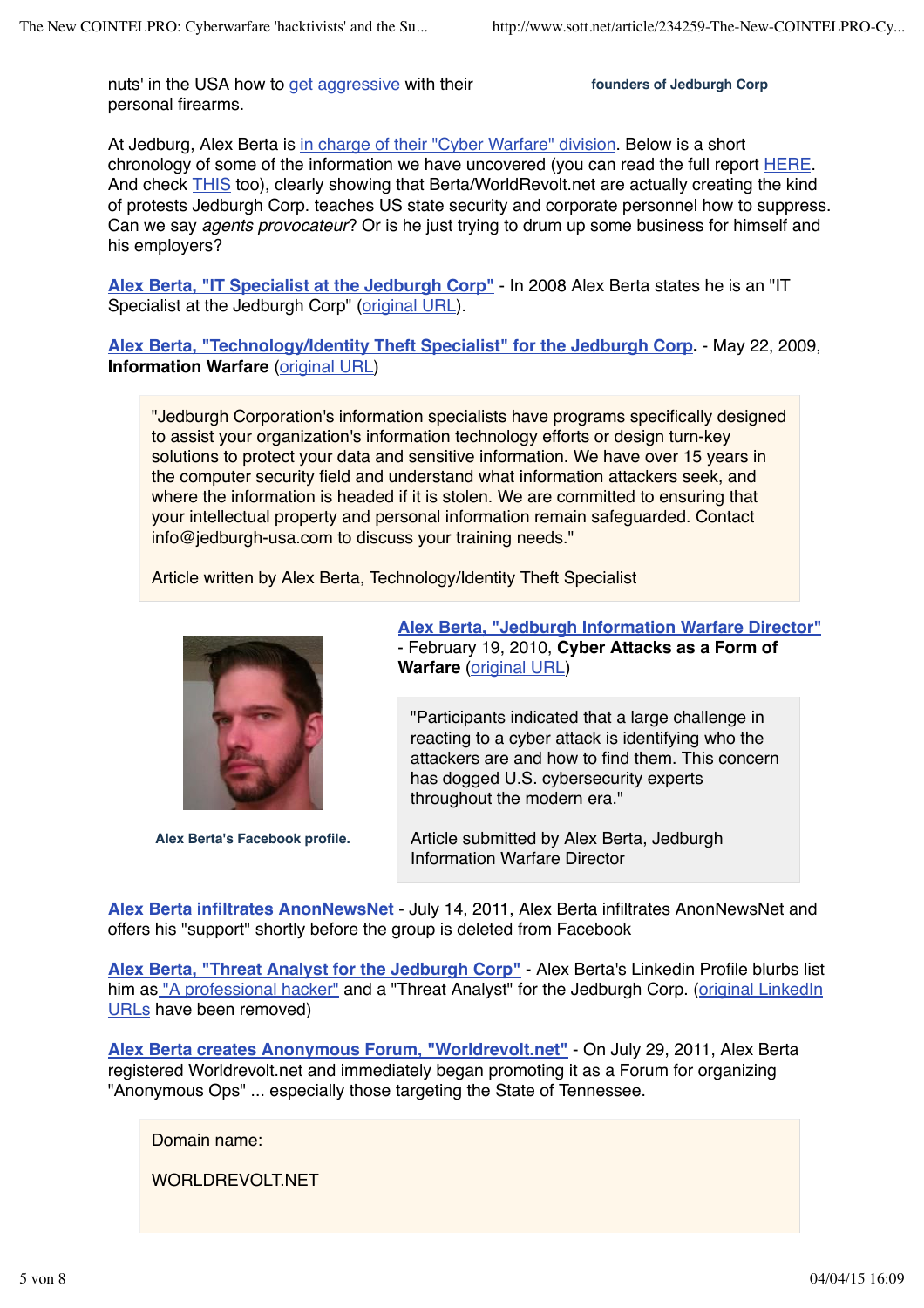Registrant Contact: IT-Networks.org Alex Berta () Fax: 2720 Lark Dr Clarksville, TN 37040 US

WorldRevolt.net is hosted on the same server as Alex Berta's business IT-Networks.org, "Hostedhere.net". On that site, Berta (presumably) states that he received the source code for the 'Stuxnet worm', the infamous computer virus created by Israeli intelligence to attack the Iranian nuclear plant in 2010. While we could speculate about what kind of connections one would need to receive this particular 'worm', we'll instead leave it to the reader's imagination.

#### **Alex Berta Infiltrates "Operation Onslaught" in**

**Tennessee** - July 31, 2011, Jedburgh Corp's Alex Berta uses Worldrevolt.net to infiltrate "Operation Onslaught" in Tennessee. Collects flyers and names, emails, etc. of participants.

#### **Worldrevolt.net Organizes Anonymous Op "Memphis**

**AfterShock"** - August 4, 2011, Worldrevolt.net organizes Anonymous Op "Memphis AfterShock", offers hotel room for Protestors to stay in.

#### **Worldrevolt.net Creates Phoney "DOX" Attacking**



**Alex "Criticalmass" Berta's Last.fm profile photo.**

**Cass Forum and "What is the Plan?"** - August 15, 2011, Worldrevolt.net creates a "DOX" attacking SOTT.net, the Cassiopaea Forum, and the Anonymous Forum "What-is-the Plan.org". Berta and Co. falsely claim that the two orgs are connected because one of the Mods on WiTP, "Jake Sully" just happens to post on the Cass Forum. It doesn't seem to matter to them that "Jake Sully" is just an ordinary user on a free, open forum that anyone can join.

It seems someone made a big mistake when they left Alex Berta's name on the domain registration for WorldRevolt.net. As for Berta's other website, IT-Networks, here's some background, in their own words:

When it comes to pushing the limits IT-Networks does a great job. When releasing interviews and articles that most news site would be scared to publish on there site.

In November 2010 a hacktivist group called Anonymous were making waves in the media with "Operation Titstorm" an attack on the Australian Government. IT-Networks wanted to get to the bottom of the story with what other news media sites were saying about them. IT-Networks had gotten a rare interview with the members of the attack to see there side of the story. **IT-Networks later became a media hub for Anonymous and hacktivism news.**

Later again in January of 2011, IT-Networks became the center of attention with the attacks in Tunisia. With WikiLeaks and Anonymous taking action on the battle of censorship in a country that was fighting for its Civil Rights and fighting a Censorship Act. **IT-Networks were one of a few sites not being blocked on the internet in Tunisia. IT-Networks within the days of the attacks in Tunisia wrote a article about the attacks that were taking place and how Anonymous were trying to help the people of the country get there freedoms back.**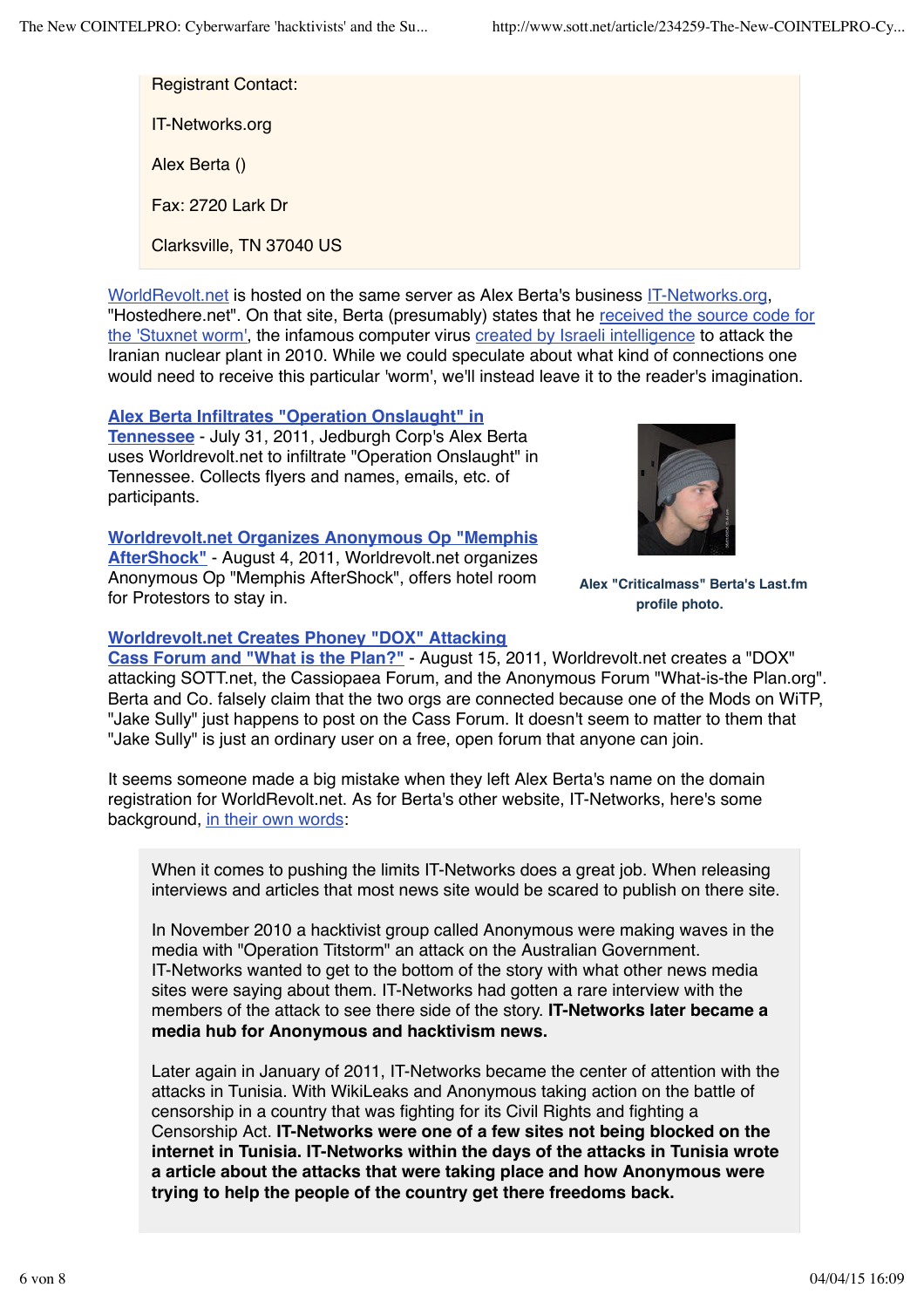In early 2011 Stuxnet hit the internet by storm. IT-Networks released a article about Stuxnet releasing 5 things people probably did not know about Stuxnet. Shortly after the release of this article. **Founder of IT-Networks was sent the source code for the Stuxnet worm.**

Just to get an idea of what kind of circles Mr. Berta mixes with, here's the profile of Jedburgh Corps' two founders:

### **Co-Founder, Serving as President & CEO**

Scott Watson is a former Green Beret who served in the 5th Special Forces Group (Airborne). Scott deployed on four tours to Iraq as part of Operation Iraqi Freedom with the 5th Group. He served as an ODA Detachment Commander in 2003-2004, as a battalion plans officer in 2005, and as the operations officer for a counterterrorism task force in 2006-2007. Scott has conducted hundreds of raids during combat operations and understands how to prepare small units for war. He has trained US forces, Iraqi infantryman, Iraqi Special Forces, and coalition units. He is an expert in Unconventional Warfare and Close Quarters Battle. Scott has also served at the strategic level of counter-terrorism planning and operations.

Scott also served as an infantryman in the 101st Airborne Division (Air Assault) after graduating from the United States Military Academy at West Point. Since leaving the military, he has focused on translating his extensive combat experience to developing the most comprehensive training possible for the law enforcement community. His understanding of both individual combat skills and leadership make him uniquely qualified to assist both federal and local law enforcement organizations. He is co-founder of Jedburgh Corporation.

Scott currently lives in North Georgia with his wife and two children. To contact Scott directly, you may email him at Scott.Watson@Jedburgh-USA.com

#### **Co-Founder, Serving as Director of Training**

John "JD" Morris is a former Green Beret who served in the 5th Special Forces Group (Airborne) for over 16 years with more than 22 years of total service in the Army. JD has deployed numerous times throughout the world conducting the full spectrum of Special Forces missions. JD is an expert in firearms, demolitions, leadership, and small unit tactics.

The short list of military highlights include deployments to Honduras, participation in Operation DESERT SHIELD/DESERT STORM, Operation SOUTHERN WATCH, Operation EAGLE CRUSADE with 22 SAS, Combat Search & Rescue (CSAR) in Somalia, Joint-CSAR with Australian SAS in support of Operation DESERT THUNDER, and multiple deployments to Iraq and Afghanistan.

JD is a Special Forces qualified instructor in CQB, sniper/counter-sniper, close target reconnaissance, and is a master breacher.

JD has conducted training throughout the Middle East and North America in support of the War on Terror. He has trained foreign soldiers, DOD units, Federal and Local Law Enforcement, competitive shooters, and civilians.

JD can be contacted at JD.Morris@Jedburgh-USA.com.